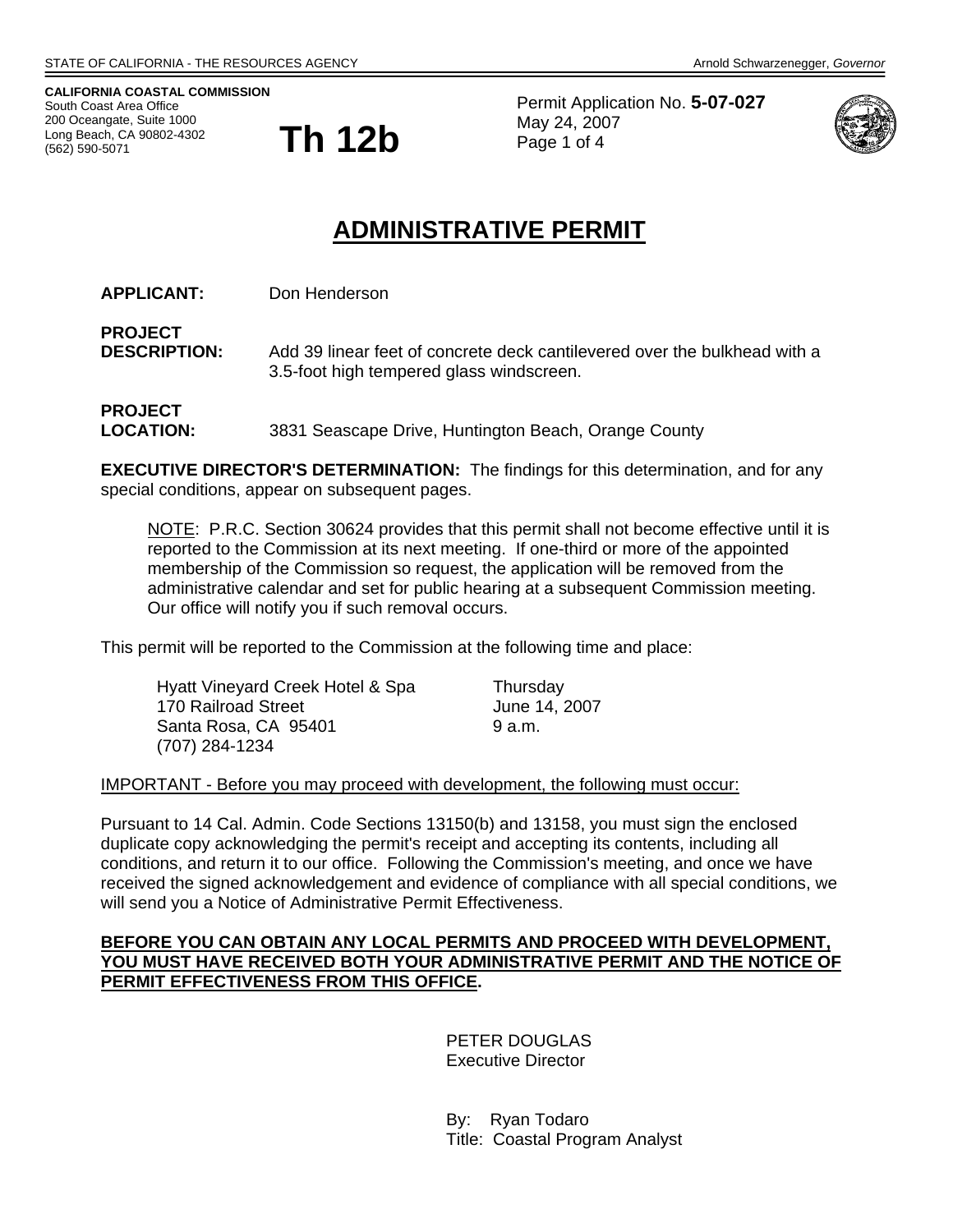### **STANDARD CONDITIONS:**

- 1. Notice of Receipt and Acknowledgment. The permit is not valid and development shall not commence until a copy of the permit, signed by the permittee or authorized agent, acknowledging receipt of the permit and acceptance of the terms and conditions, is returned to the Commission office.
- 2. Expiration. If development has not commenced, the permit will expire two years from the date this permit is reported to the Commission. Development shall be pursued in a diligent manner and completed in a reasonable period of time. Application for extension of the permit must be made prior to the expiration date.
- 3. Interpretation. Any questions of intent or interpretation of any term or condition will be resolved by the Executive Director or the Commission.
- 4. Assignment. The permit may be assigned to any qualified person, provided assignee files with the Commission an affidavit accepting all terms and conditions of the permit.
- 5. Terms and Conditions Run with the Land. These terms and conditions shall be perpetual, and it is the intention of the Commission and the permittee to bind all future owners and possessors of the subject property to the terms and conditions.

### **SPECIAL CONDITIONS:** See page 4

### **EXECUTIVE DIRECTOR'S DETERMINATION (continued):**

The Executive Director hereby determines that the proposed development is a category of development which, pursuant to PRC Section 30624, qualifies for approval by the Executive Director through the issuance of an Administrative Permit. Subject to Standard and Special Conditions as attached, said development is in conformity with the provisions of Chapter 3 of the Coastal Act of 1976 and will not have any significant impacts on the environment within the meaning of the California Environmental Quality Act. If located between the nearest public road and the sea, this development is in conformity with the public access and public recreation policies of Chapter 3.

### **FINDINGS FOR EXECUTIVE DIRECTOR'S DETERMINATION:**

#### **A. Project Description and Background**

The applicant proposes to add 39 linear feet of concrete deck cantilevered 5 feet over the bulkhead to an existing concrete deck (Exhibit #3). In addition, a 3.5-foot high tempered glass windscreen would be constructed along the outer edge of the deck. The existing concrete deck is associated with the adjacent single family residential use. Most of the Huntington Harbor water frontage is developed with single family homes, many of which also have cantilevered decks and boat docks. Virtually all of the water frontage in Huntington Harbor is supported by bulkheads. The nearest public access in the area is at Sunset County Beach, located approximately one half mile south of the subject site. Drainage from the deck will be directed to on-site filter boxes.

The proposed deck would cantilever 5 feet over the waters of Huntington Harbor. In this area of Huntington Harbor, the water area is owned by the City of Huntington Beach. A letter inviting the City to join as co-applicant was sent on May 14, 2007 and to date no response has been received.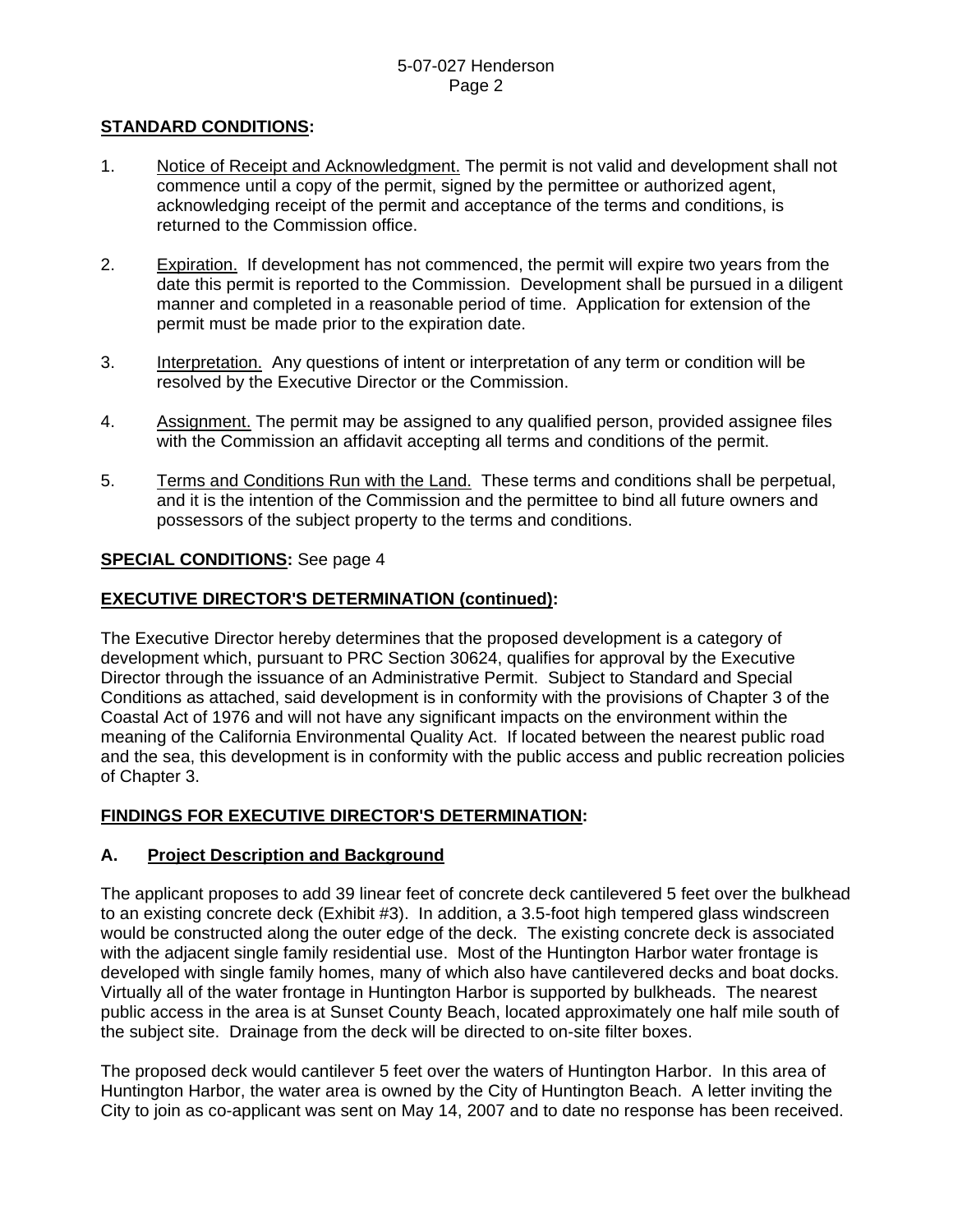In addition, an approval in concept was received from the City, further indicating the City is aware of the project. Furthermore, a special condition is imposed stating that the approval of a coastal development permit for the project does not waive any public rights or interest that exist or may exist on the property.

The subject site is located within the City of Huntington Beach, which has a certified Local Coastal Program. However, due to the project location seaward of the mean high tide line, the project is within an area of the Commission's retained permit jurisdiction. Nonetheless, the City's certified Local Coastal Program may be used as guidance. The land use designation at the site is Open Space – Water (OS – W). The site is zoned Open Space Water Recreation. The proposed development is consistent with the City's certified LCP, specifically with Implementation Plan Chapter 213 Open Space District, which allows private cantilevered decks abutting residential uses, and with Chapter 210, which provides standards for cantilevered decks as well as windscreens associated with cantilevered decks in Huntington Harbor in the Open Space Water Recreation zone. Chapter 210 allows windscreens up to 7 feet above the finished surface of the deck if constructed of light-weight materials except as necessary for bracing and framing.

Most of the existing residences that front along the waters of Huntington Harbor have cantilevered decks, many with tempered glass windscreens. The proposed deck is similar in function to the other cantilevered decks associated with residential development within Huntington Harbor. The proposed development is consistent with past Commission actions in the area. Thus, as conditioned, the proposed deck will have no adverse impact on coastal access or resources in the project vicinity, and is consistent with the Chapter 3 policies of the Coastal Act.

# **B. PUBLIC ACCESS**

The proposed development will not affect the public's ability to gain access to, and/or to use the coast and nearby recreational facilities. Therefore, the development, as conditioned, conforms with Sections 30210 through 30214, Sections 30220 through 30224, and 30252 of the Coastal Act.

# **C. WATER QUALITY**

The proposed development has a potential for a discharge of polluted runoff from the project site into coastal waters. The development, as proposed and as conditioned, incorporates design features to minimize the effect of construction and post construction activities on the marine environment. These design features include, but are not limited to, the appropriate management of equipment and construction materials, reducing runoff through the use of permeable surfaces, and the use of post construction best management practices to minimize the project's adverse impact on coastal waters. Therefore, the Commission finds that the proposed development, as conditioned, conforms with Sections 30230 and 30231 of the Coastal Act regarding the protection of water quality to promote the biological productivity of coastal waters and to protect human health.

# **D. LOCAL COASTAL PROGRAM**

Coastal Act section 30604(a) states that, prior to certification of a local coastal program ("LCP"), a coastal development permit can only be issued upon a finding that the proposed development is in conformity with Chapter 3 of the Act and that the permitted development will not prejudice the ability of the local government to prepare an LCP that is in conformity with Chapter 3. An LCP for the City of Huntington Beach was effectively certified in March 1985. However, the proposed development is occurring within an area of the Commission's original permit jurisdiction, due to the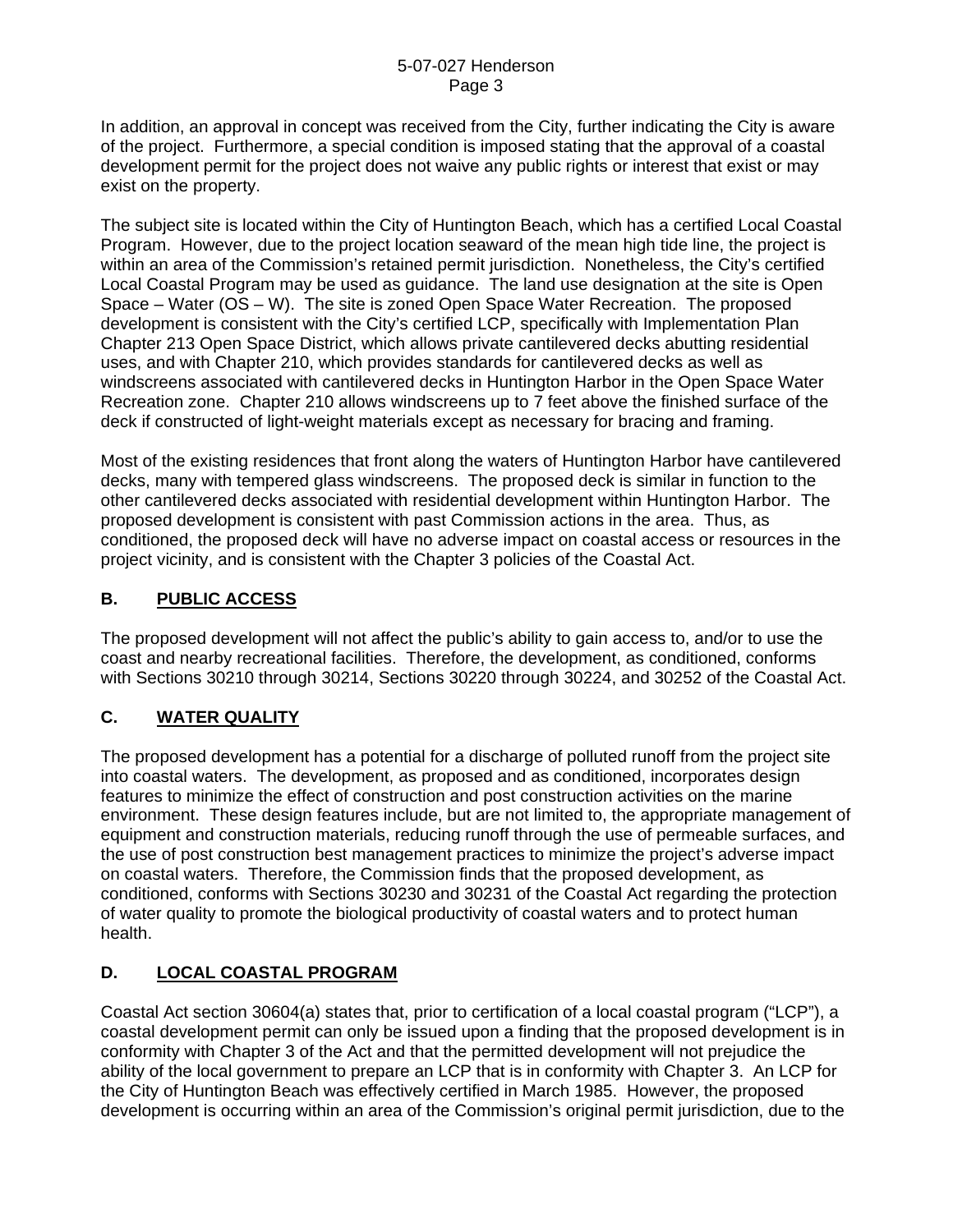project location seaward of the mean high tide line. Consequently, the standard of review is the Coastal Act and the City's LCP is used only as guidance. As conditioned, the proposed development is consistent with Chapter 3 of the Coastal Act and with the certified LCP for the area.

# **E. CALIFORNIA ENVIRONMENTAL QUALITY ACT**

As conditioned, there are no feasible alternatives or additional feasible mitigation measures available that would substantially lessen any significant adverse effect that the activity may have on the environment. Therefore, the Commission finds that the proposed project, as conditioned to mitigate the identified impacts, is the least environmentally damaging feasible alternative and can be found consistent with the requirements of the Coastal Act to conform to CEQA.

### **SPECIAL CONDITIONS:**

### **1. Construction Responsibilities and Debris Removal**

- (a) No construction materials, equipment, debris, or waste shall be placed or stored where it may be subject to wave, wind, or rain erosion and dispersion.
- (b) Any and all construction material shall be removed from the site within 10 days of completion of construction.
- (c) Machinery or construction materials not essential for project improvements shall not be allowed at any time in the intertidal zone.
- (d) If turbid conditions are generated during construction a silt curtain shall be utilized to control turbidity.
- (e) Floating booms shall be used to contain debris discharged into coastal waters and any debris discharged shall be removed as soon as possible but no later than the end of each day.
- (f) Non-buoyant debris discharged into coastal waters shall be recovered by divers as soon as possible after loss.

# **2. Public Rights**

The Coastal Commission's approval of this permit shall not constitute a waiver of any public rights that exist or may exist on the property. The permittee shall not use this permit as evidence of a waiver of any public rights that may exist on the property.

# **ACKNOWLEDGMENT OF PERMIT RECEIPT/ACCEPTANCE OF CONTENTS:**

\_\_\_\_\_\_\_\_\_\_\_\_\_\_\_\_\_\_\_\_\_\_\_\_\_\_\_\_ \_\_\_\_\_\_\_\_\_\_\_\_\_\_\_\_\_\_\_\_\_\_

I/We acknowledge that I/we have received a copy of this permit and have accepted its contents including all conditions.

Applicant's Signature Date of Signing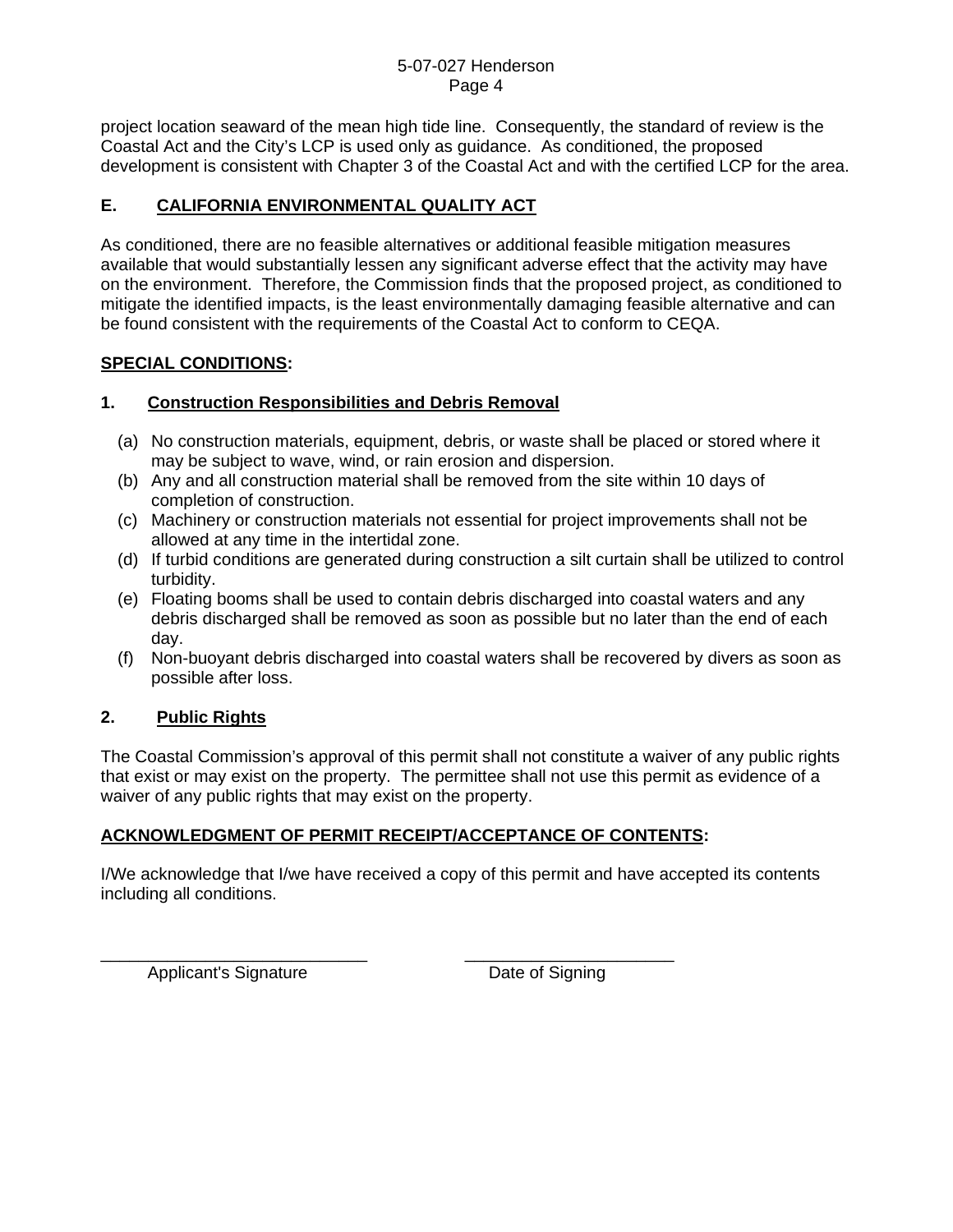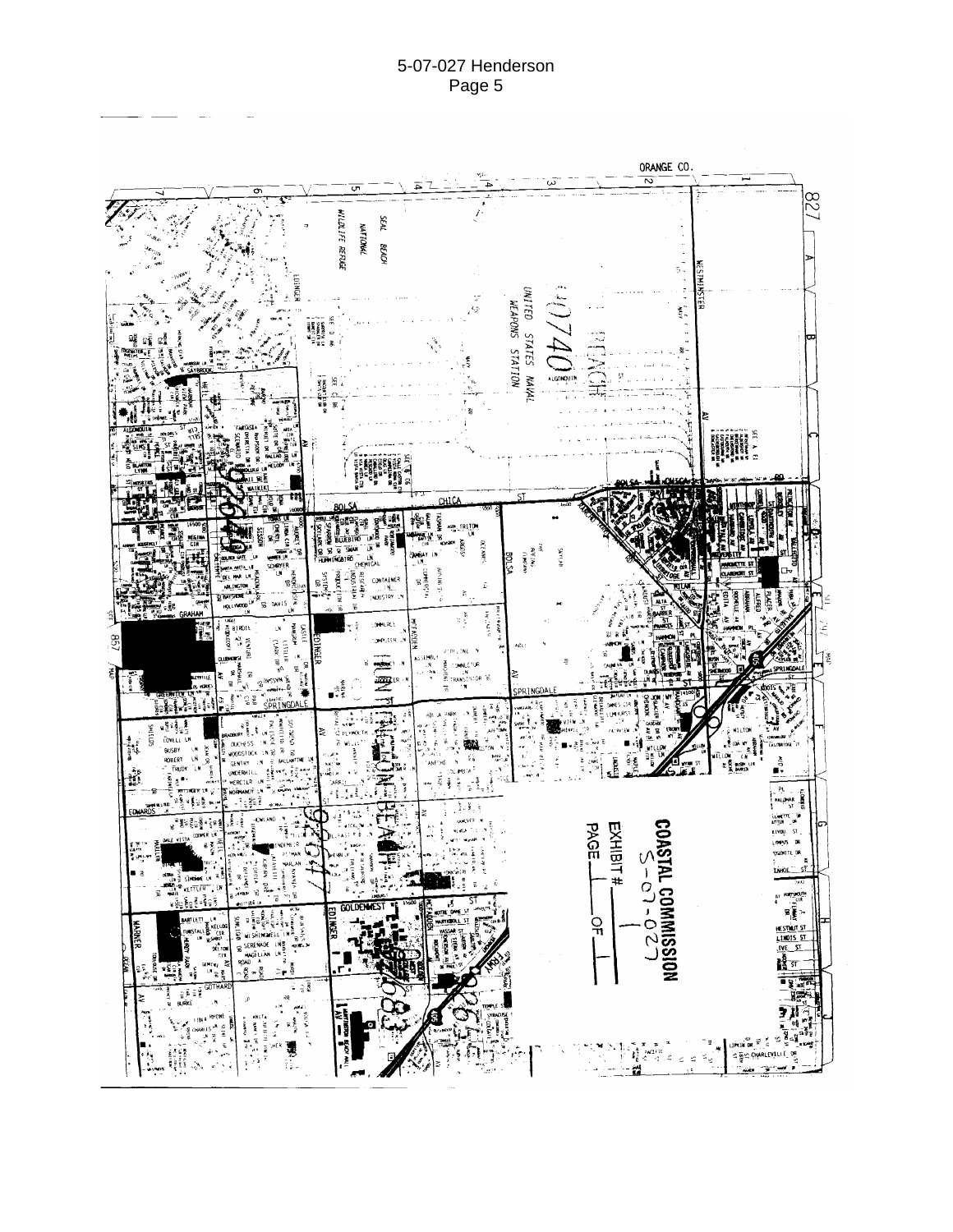